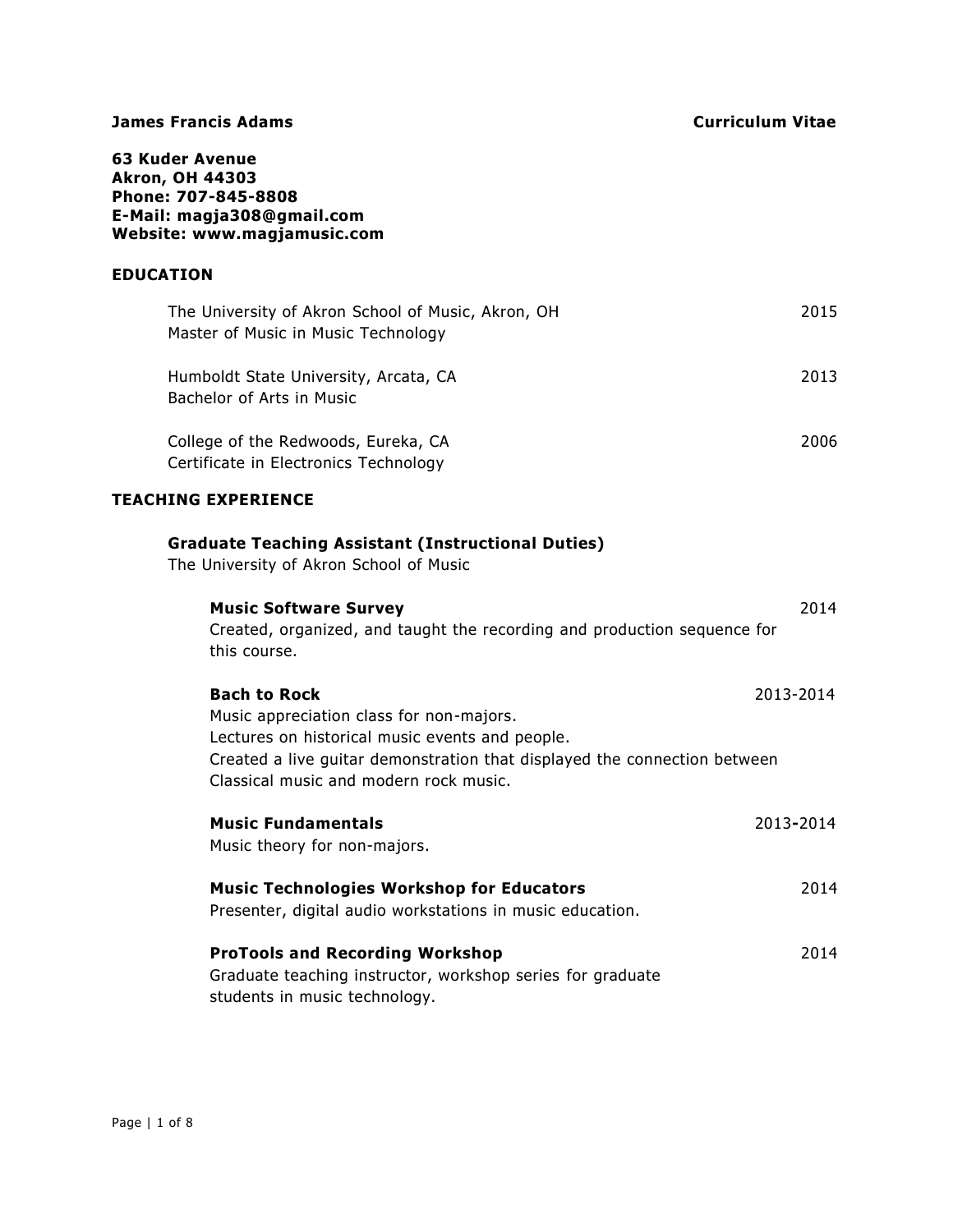# Teaching Experience continued

| <b>Recording and Production Training</b><br>Trained fellow students, faculty, and engineers on recording<br>procedures and techniques for the School of Music.                                                                                                                                                                              | 2014 |
|---------------------------------------------------------------------------------------------------------------------------------------------------------------------------------------------------------------------------------------------------------------------------------------------------------------------------------------------|------|
| <b>Recording Arts</b><br>Private lessons in audio recording and virtual instrument functionality.                                                                                                                                                                                                                                           | 2014 |
| <b>PRESENTATIONS</b>                                                                                                                                                                                                                                                                                                                        |      |
| <b>Composition Studio Class</b><br>The University of Akron School of Music<br><b>Music Cognition</b><br>A lecture introducing composition students and faculty to music cognition.                                                                                                                                                          | 2014 |
| Covered what music cognition is, its origin, and various research.                                                                                                                                                                                                                                                                          |      |
| <b>Technology</b><br>A lecture introducing composition students and faculty to virtual instruments,<br>digital audio workstations, and their application in the compositional process.                                                                                                                                                      |      |
| <b>School of Music Recording Presentation</b><br>The University of Akron School of Music<br>A recording presentation for faculty and students to demonstrate the increased<br>quality of School of Music recordings made possible by the recording facility<br>upgrade.                                                                     | 2014 |
| <b>Overview of Music and the Brain, Performance Anxiety</b><br>Humboldt State University Department of Music<br>A lecture for students and faculty providing a brief overview of personal research<br>into music and the brain. Discussed relationships between neural activity and<br>performance anxiety and presented coping techniques. | 2012 |
| <b>EMPLOYMENT HISTORY</b>                                                                                                                                                                                                                                                                                                                   |      |
| The University of Akron School of Music<br><b>Graduate Teaching Assistant (Non-Instructional Duties)</b><br>2013-Present<br>Department of Music Technology<br>School of Music recording facilities and computer lab assistant management.<br>School of Music concert recording engineer (audio and visual).                                 |      |

Research Assistant to Director of Technology, School of Music.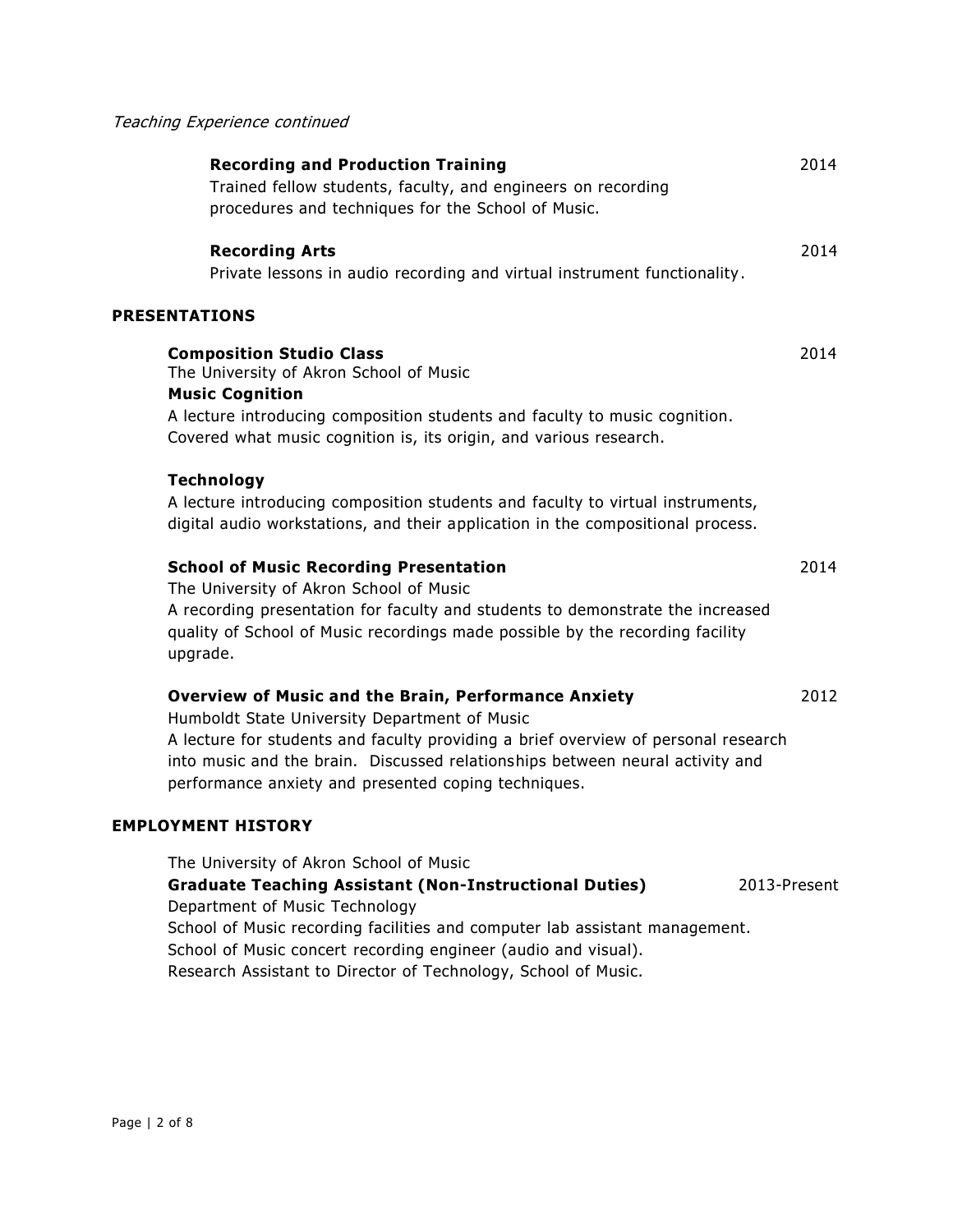| C. Crane Company, Fortuna, CA                                                        |              |
|--------------------------------------------------------------------------------------|--------------|
| <b>Audio Engineer and Lighting Advisor</b>                                           | 2009-2013    |
| (C. Crane Co. is a radio, LED lighting and audio product manufacturer)               |              |
| Specialty areas include acoustics, recording, audio product design, project          |              |
| management, electronics technology including lighting technology, research and       |              |
| design, and technical publications. Experience in ground up product development and  |              |
| management: taking a product from an idea, to design, to production and to market.   |              |
|                                                                                      |              |
| Radio Labs International, Fortuna, CA                                                |              |
| <b>Operations Manager</b>                                                            | 2007-2008    |
| (Radio Labs is a wireless communications manufacturer and retailer)                  |              |
| Customer sales and service, technical support, project and employee management,      |              |
| sales processing, vendor and ordering management, manufacturing, and business        |              |
| development.                                                                         |              |
| North Gate Manufacturing, Ferndale, CA                                               |              |
| <b>Project Management and Technician</b>                                             | 2006-2007    |
| Electronics assembly and project coordination.                                       |              |
|                                                                                      |              |
| DC3 Entertainment, Ferndale, CA                                                      |              |
| <b>Contractor-Installation Technician</b>                                            | 2003         |
| Northern California: Sonic Temple Studio. Music recording studio.                    |              |
| PROFESSIONAL EXPERIENCE                                                              |              |
| Commission                                                                           |              |
| <b>The Blimp</b>                                                                     | 2015         |
| Composed and produced the theme music for a Goodyear Blimp and                       |              |
| Sports Broadcasting documentary trailer.                                             |              |
|                                                                                      |              |
| The University of Akron School of Music                                              |              |
| Recording Room Equipment Proposal and Set Up                                         | 2014         |
|                                                                                      |              |
| Wrote and submitted an equipment proposal and new procedural process                 |              |
| for the Guzzetta Recital Hall recording studio. The proposal was approved            |              |
| and in September 2014, the new equipment was installed, I drafted a new              |              |
| procedure document, and trained the other recording engineers.                       |              |
|                                                                                      |              |
| <b>Recording Engineer</b>                                                            | 2013-Present |
| Provided specialty recordings for events that required                               |              |
| techniques/equipment that went beyond the scope of standard recording<br>procedures. |              |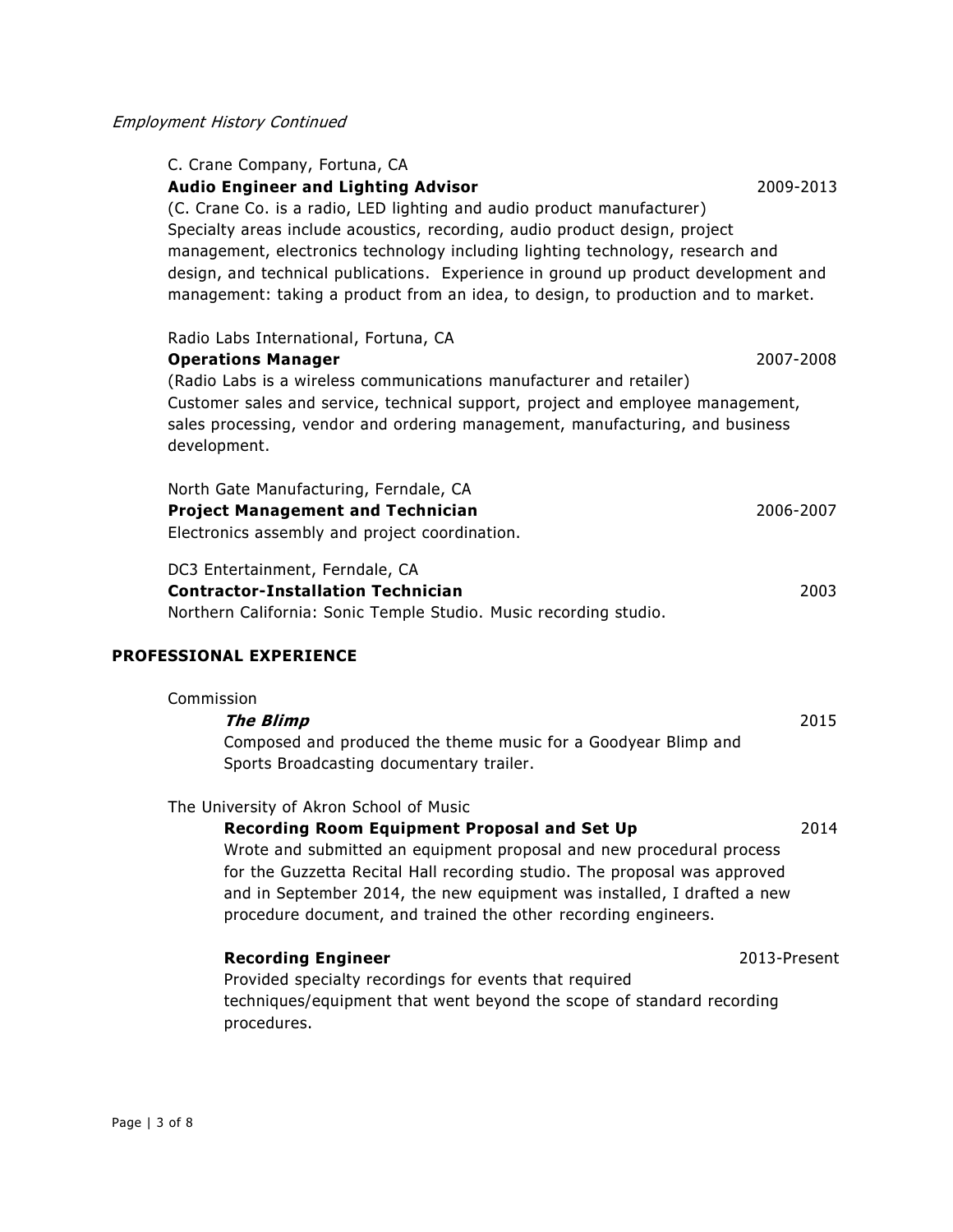| <b>Music-Post-Production and Mastering</b> | 2014 |
|--------------------------------------------|------|
|--------------------------------------------|------|

Performed post-production (mixing and mastering) for School of Music events.

# **Database Management** 2013-Present

Manage School of Music Recital Tracker Attendance database for 8,000+ events per school year.

#### School of Velocity, Los Angeles, CA

**Session Musician** 2012 Recording sessions providing guitar and vocal works for School of Velocity compositions; five sessions over five days.

#### Dr. Ed Macan Piano Performance, Eureka, CA

**Recording Engineer and Producer** 2012-2013 Recorded, edited and mastered a collection of pieces performed on solo piano by Dr. Ed Macan, professor of music at College of the Redwoods . Produced two albums over a two year period.

Collaboration with Thoughtography (digital music artist), Eureka, CA **Guitarist, vocalist, and composition contributor** 2011- Present Recording sessions providing guitar and vocal works along with creative input and technical assistance for original compositions by Josh Barry.

#### **PRODUCT DEVELOPMENT**

| C. Crane Company, Inc.                       |      |
|----------------------------------------------|------|
| <b>Lead Product Design Engineer</b>          |      |
| CC Ear Buds (High quality in-ear headphones) | 2013 |
| Senta Ally (Portable Bluetooth Speaker)      | 2013 |
| Senta 40 (Studio Headphones)                 | 2012 |
| Senta 9 (Athletic in-ear headphones)         | 2012 |
|                                              |      |

#### **WEB DEVELOPMENT**

| Magjamusic.com<br>Personal website for compositions, articles, and educational resources. | 2014 |
|-------------------------------------------------------------------------------------------|------|
| <b>Online Music Theory Placement Exam</b>                                                 | 2014 |
| Realized the University of Akron's Theory Placement Exam into a web based                 |      |
| platform for students to take online.                                                     |      |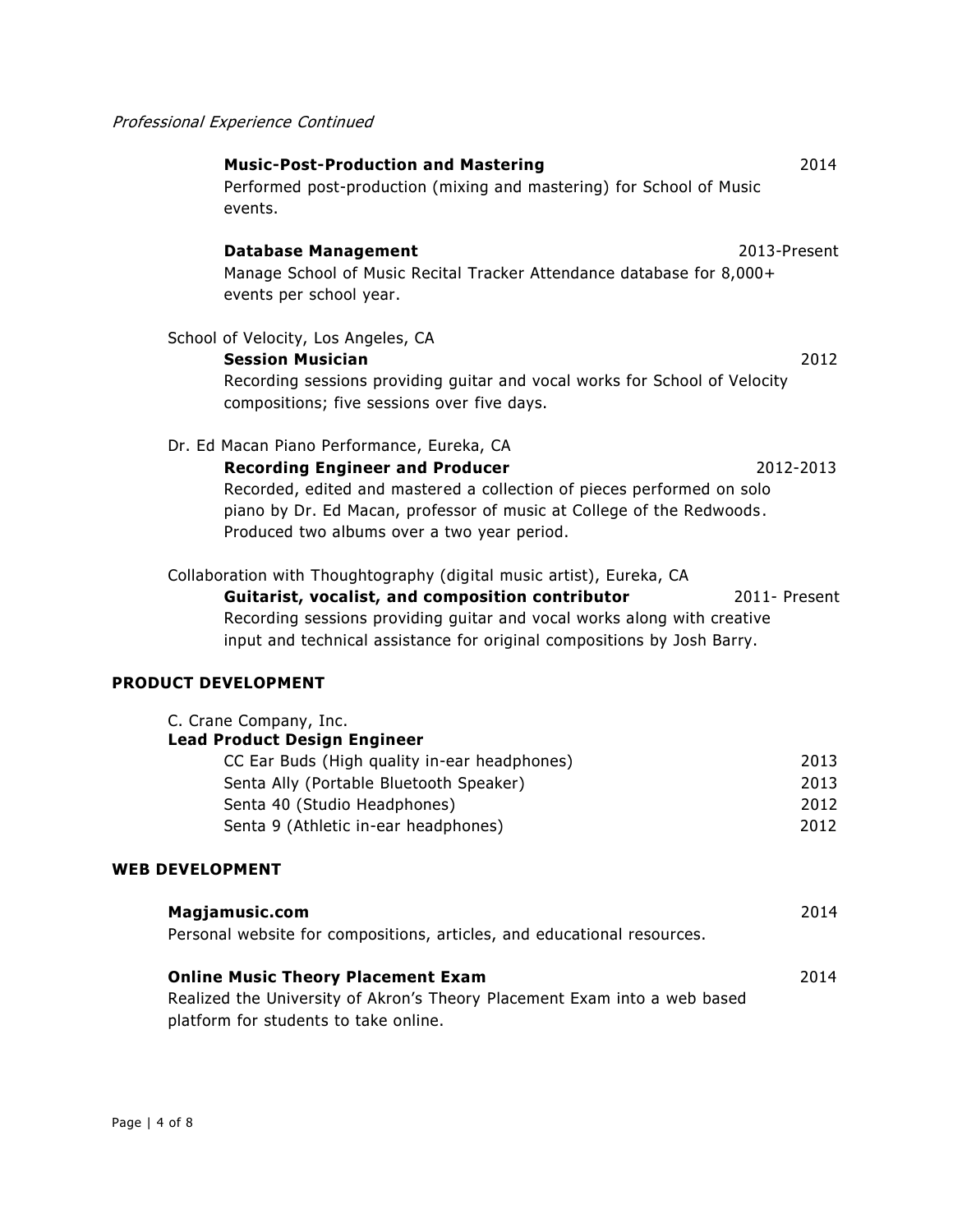# **MUSIC EXPERIENCE**

|               | Magja Music, Akron, OH<br><b>Production and Composition Studio</b>                                                                                                                                                                                                                                                                    | 2013-Present     |
|---------------|---------------------------------------------------------------------------------------------------------------------------------------------------------------------------------------------------------------------------------------------------------------------------------------------------------------------------------------|------------------|
|               | Production and composition of personal musical works.<br>University Singers, Humboldt State, CA<br><b>Baritone</b>                                                                                                                                                                                                                    | 2011-2013        |
|               | Madrigal Singers, Humboldt State, CA<br><b>Conductor</b>                                                                                                                                                                                                                                                                              | 2013             |
|               | During my last performance with the Madrigal singers, I conducted our final<br>piece: Take oh Take Those Lips Away - Emma Lou Diemer.                                                                                                                                                                                                 |                  |
|               | Madrigal Singers, Humboldt State, CA<br><b>Baritone</b>                                                                                                                                                                                                                                                                               | 2012-2013        |
|               | An audition group that performed Madrigals in concerts and at special holiday<br>events.                                                                                                                                                                                                                                              |                  |
|               | The Malone, Humboldt County, CA<br>Professional rock band<br><b>Guitarist and Lead Vocalist</b><br>Composed, produced and performed original works for six years in Northern<br>California. One recorded and produced album, three live radio broadcast<br>performances, five festival performances, and 50 original compositions.    | 2005-2012        |
|               | Beginning Guitar Lessons, Ferndale, CA<br><b>Private Instructor</b><br>Developed 45 minute lessons: Basic finger positions, chords, techniques and<br>beginning repertoire.                                                                                                                                                           | 2011             |
| <b>AWARDS</b> |                                                                                                                                                                                                                                                                                                                                       |                  |
|               | Bancroft Scholarship, Humboldt State University<br>\$2,000 scholarship awarded to one upper-division music student.                                                                                                                                                                                                                   | 2013             |
|               | President's Honor Roll, College of the Redwoods (3 awards)                                                                                                                                                                                                                                                                            | 2009-2010        |
|               | <b>CONFERENCES, WORKSHOPS, AND SYMPOSIUMS</b>                                                                                                                                                                                                                                                                                         |                  |
|               | Milestones in Music Cognition Symposium, Montreal, Quebec, Canada<br>Attendee<br>Hosted by McGill University, this two day symposium featured presentations of<br>various works related to the field of music cognition. World leaders in cognitive<br>music research presented their current works in honor of Albert Bregman, Carol | <b>July 2014</b> |

Krumhansl, and Eugene Narmour.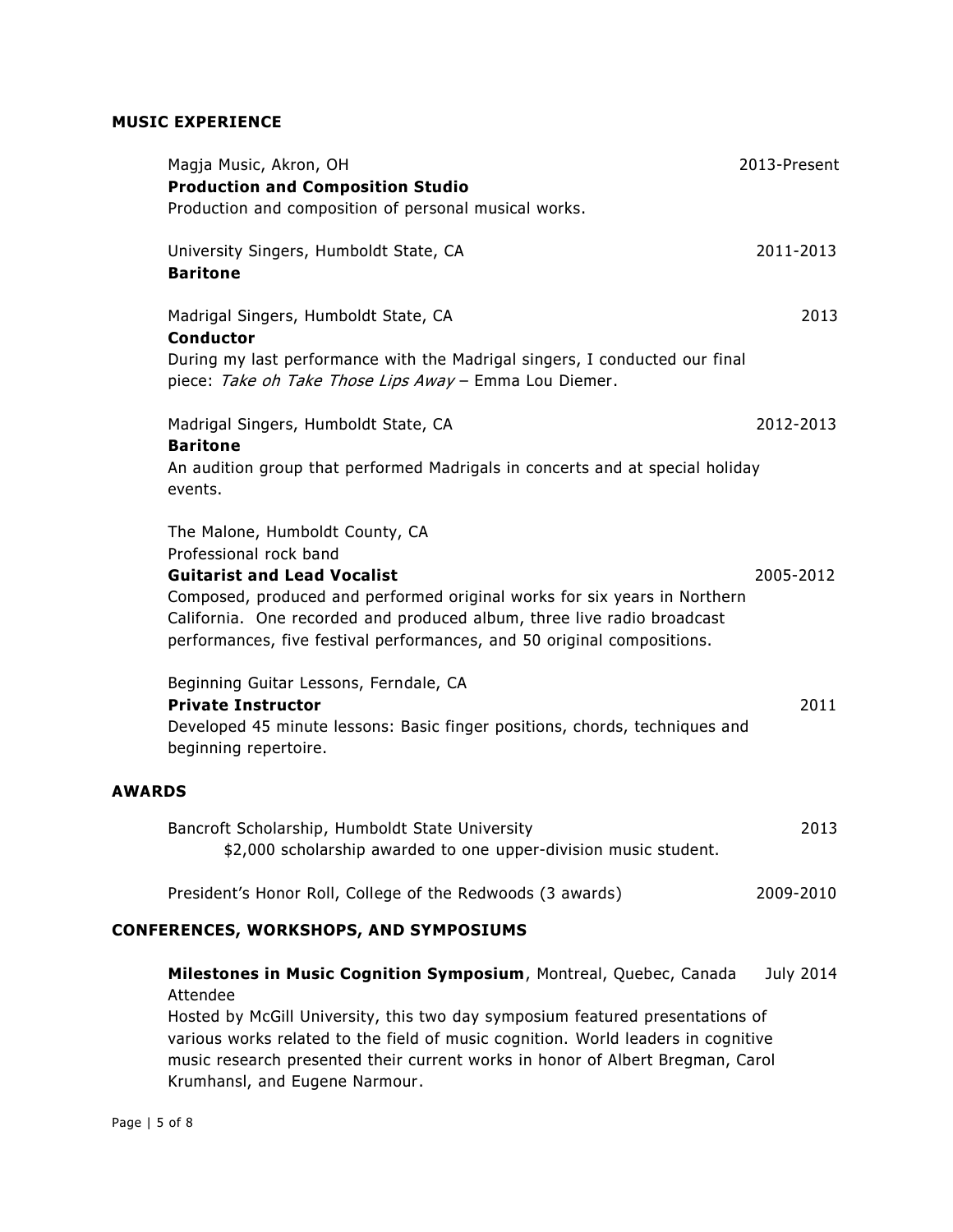| Conferences, Workshops, and Symposiums Continued |  |  |
|--------------------------------------------------|--|--|
|                                                  |  |  |

| Sweetwater Gearfest and Workshops, Fort Wayne, IN<br>Attendee                                                                                                                                                                                                                       | June 2014    |
|-------------------------------------------------------------------------------------------------------------------------------------------------------------------------------------------------------------------------------------------------------------------------------------|--------------|
| Attended master classes in recording and music production focused on ProTools<br>11 and popular virtual instrumentation.                                                                                                                                                            |              |
| Buffalo "Mini-symposium" on Singing Accuracy, Buffalo, NY<br>Mini-symposium hosted by Dr. Peter Fordresher (University of Buffalo). Research<br>on singing accuracy, from many approaches, was shared and discussed.<br>Accompanied Dr. Bryan Nichols from the University of Akron. | January 2013 |
| Energy Efficiency & Technology Education Day, Santa Clara, CA<br>Representative of C. Crane Company<br>Conference on energy efficient technologies and practices and Energy Star<br>procedures and processes for qualifying new products.                                           | May 2011     |
| <b>Smart Lighting Value Chain Summit, Santa Clara, CA</b><br>Representative of C. Crane Company<br>Summit on the market for and scientific studies of LED lighting<br>technologies.                                                                                                 | June 2011    |
| <b>RESEARCH EXPERIENCE</b>                                                                                                                                                                                                                                                          |              |
| <b>Strategies In Music Technology Instruction</b><br>Researched and formulated a strategic approach to music technology instruction<br>for NASM accredited music technology programs.                                                                                               | 2014         |
| <b>Research Assistant for Dr. Bryan Nichols</b><br>Test Re-Test Pitch Based Variability                                                                                                                                                                                             | 2014         |
| Engaged in data collection and data analysis as well as participated in discussions<br>regarding preliminary data results and their implications.                                                                                                                                   |              |
| <b>Research Assistant for Professor Douglas Hicks</b><br>School of Music Audio Server Solutions<br>Researched and implemented viable options for School of Music recording backups<br>and distribution.                                                                             | 2014         |
| DISCOGRAPHY, INTERVIEWS, AND PUBLICATIONS                                                                                                                                                                                                                                           |              |
| <b>Music:</b><br>MagjaMusic.com, Soundcloud.com, Frigus Sonos EP<br>Winter in Akron                                                                                                                                                                                                 | 2014         |
| Tajihan<br>Reasoning                                                                                                                                                                                                                                                                |              |

Precipice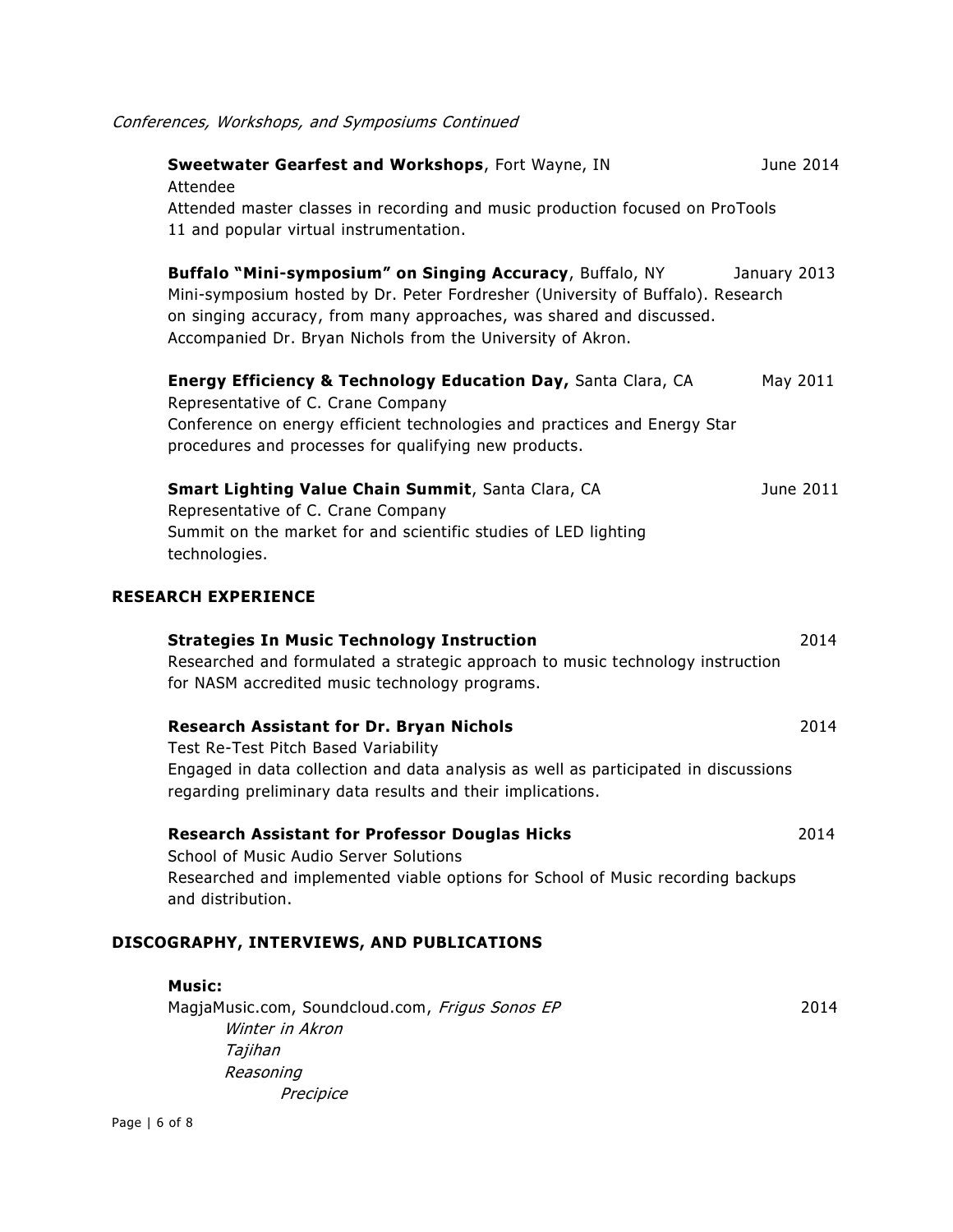Discography, Interviews, and Publications continued

Anticipation Realization

| Humbled Music Records, The Malone Debut, Album<br>Lonely Road<br>Disengaged<br>Devil Knows My Name<br><b>Bottom of the Sink</b><br>River<br>Million Little Pieces                                                                       | 2010                                         |
|-----------------------------------------------------------------------------------------------------------------------------------------------------------------------------------------------------------------------------------------|----------------------------------------------|
| Video:<br>Youtube.com, Magjamusic.com, Music Technology in the 21 <sup>st</sup> Century                                                                                                                                                 | 2014                                         |
| <b>Interviews:</b><br>KHUM 104.7FM Radio Interview, Oct. 13th<br>Featured guest on weekly segment to discuss considerations of headphones<br>design and audio related products.                                                         | 2012                                         |
| K-Talk 630AM Radio Interview, Sept. 17th<br>Featured guest invited to share and discuss ways to save energy, resources and<br>money through the use of energy efficient products (topic emphasis was LED<br>lighting).                  | 2011                                         |
| KINS 980AM Radio Interview, July 7th<br>Featured guest with C. Crane Company president to discuss the benefits of LED<br>lighting.                                                                                                      | 2011                                         |
| <b>Articles:</b><br>Center Point Audio.com<br>Flat Frequency Response in a Nutshell<br>Speaker Placement<br>Speakers in a Nutshell<br>Music and Sound in Movies: Demands on a Sound System<br>Music and You<br><b>Speaker Selection</b> | 2012<br>2011<br>2010<br>2010<br>2010<br>2010 |
| Barn Lights: The Overlooked Expense<br>Progressive Dairymen Magazine. Issue 14, September 22, 2011                                                                                                                                      | 2011                                         |
| C. Crane.com<br>Green Lighting for College of the Redwoods' Life Science Building                                                                                                                                                       | 2010                                         |